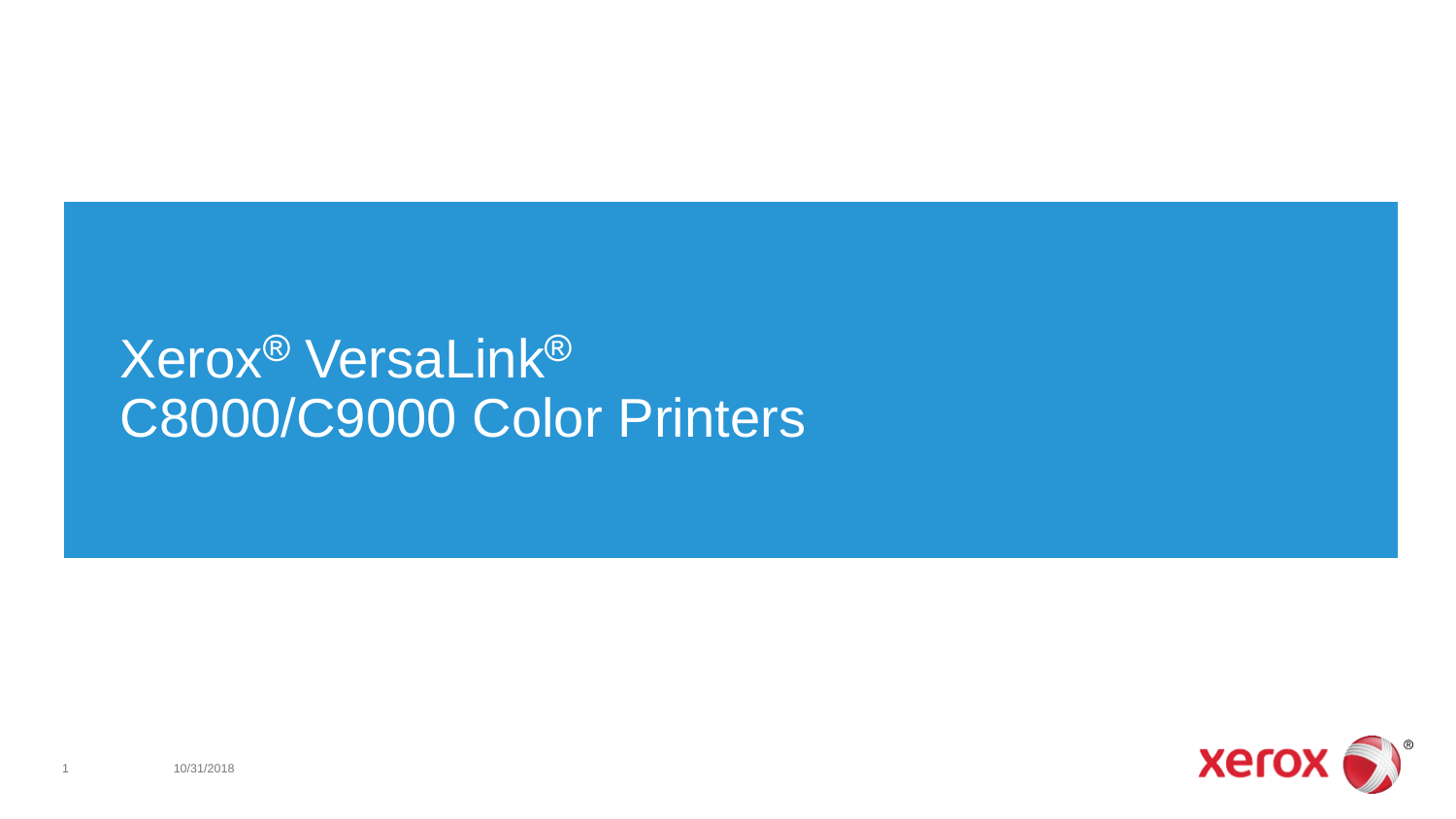#### Xerox® VersaLink® C8000 Color Printer Highlights



- Replacing the Phaser 7500 Color Printer
- 45 ppm letter/A4 in color or black and white; 22 ppm tabloid (11 x 17)
- Print up to 12.6 x 18" / SRA3 documents on 300gsm stock, and banners up to 12.6 x 52"
- 5" capacitive color touchscreen UI
- UI features mobile-like navigation, full personalization
- Up to 1200 x 2400 dpi print resolution with true Adobe PostScript (standard)
- 1,140 sheet standard paper capacity, up to 5,140 sheets total (3,140 sheets shown)
- Optional feeding and finishing available
- USB card reader support (RFID kit available)

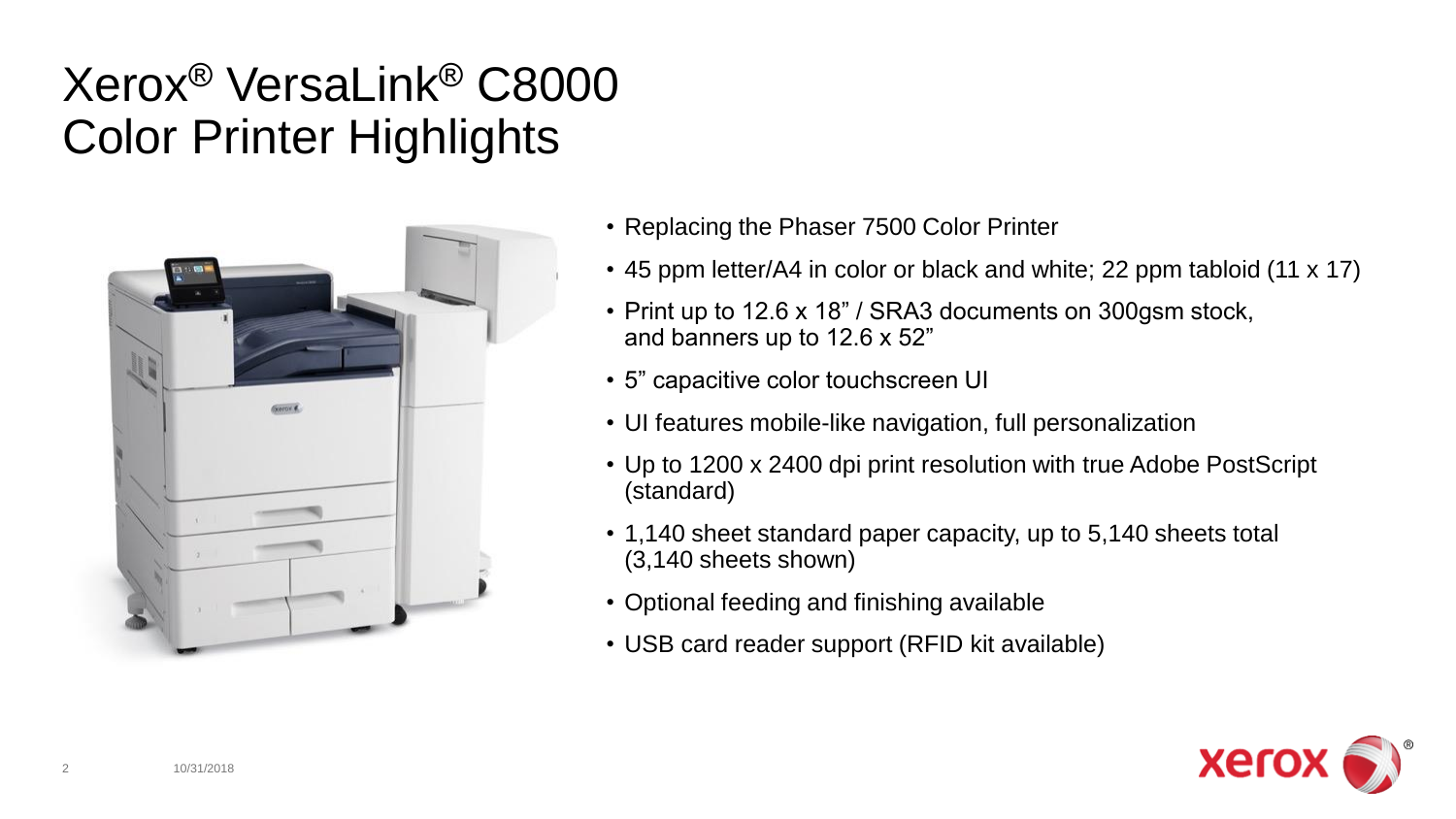### Xerox® VersaLink® C8000 Color Printer



- **Card Reader Bay** and internal card reader compartment located under the touch screen.
- 2 Front-side **USB Port** allows users to quickly print from any standard USB memory device.
- 3 8 **100-sheet Bypass Tray** handles media sizes fromM3.5 x 3.9 in. to 12.6 x 19 in./88.9 x 98.4 mm to 320 x 482.6 mm and banners from 12.6 x 52 in./ 320 x 1320.8 mm (64 to 300 gsm).
- 4 17 in./100 x 148 mm to 297 x 431.8 mm 10 **Tray 1** handles up to 520 sheets with custom sizes of 3.9 x 5.8 in. to 11.7 x (64 to 300 gsm).
- 5 **Tray 2** handles up to 520 sheets with custom sizes of  $3.9 \times 5.8$  in. to  $12.6 \times$ 18 in./100 x 148 mm to 320 x 457.2 mm (64 to 300 gsm).
- **The Envelope Tray** (replaces Tray 1) provides trouble-free feeding of up to 50 envelopes. 6
- **The Tandem Tray Module** adds up to 2,000 sheets; 8.5 x 11 in./ A4, B5 (64 to 300 gsm). 7
- **The High Capacity Feeder** adds up to 2,000 sheets with standard sizes of 8.5 x 11 in., 7.25 x 10.5 in./ A4, B5  $(64 \text{ to } 300 \text{ asm}).$
- **Dual Offset Catch Tray** (standard when finishers are not attached): 250 sheets each tray. 9
	- **The Office Finisher** gives you advanced finishing functions at a great value and offers optional Crease/score and saddle-stitch booklet making capable of 60-page booklets (2 to 15 sheets).

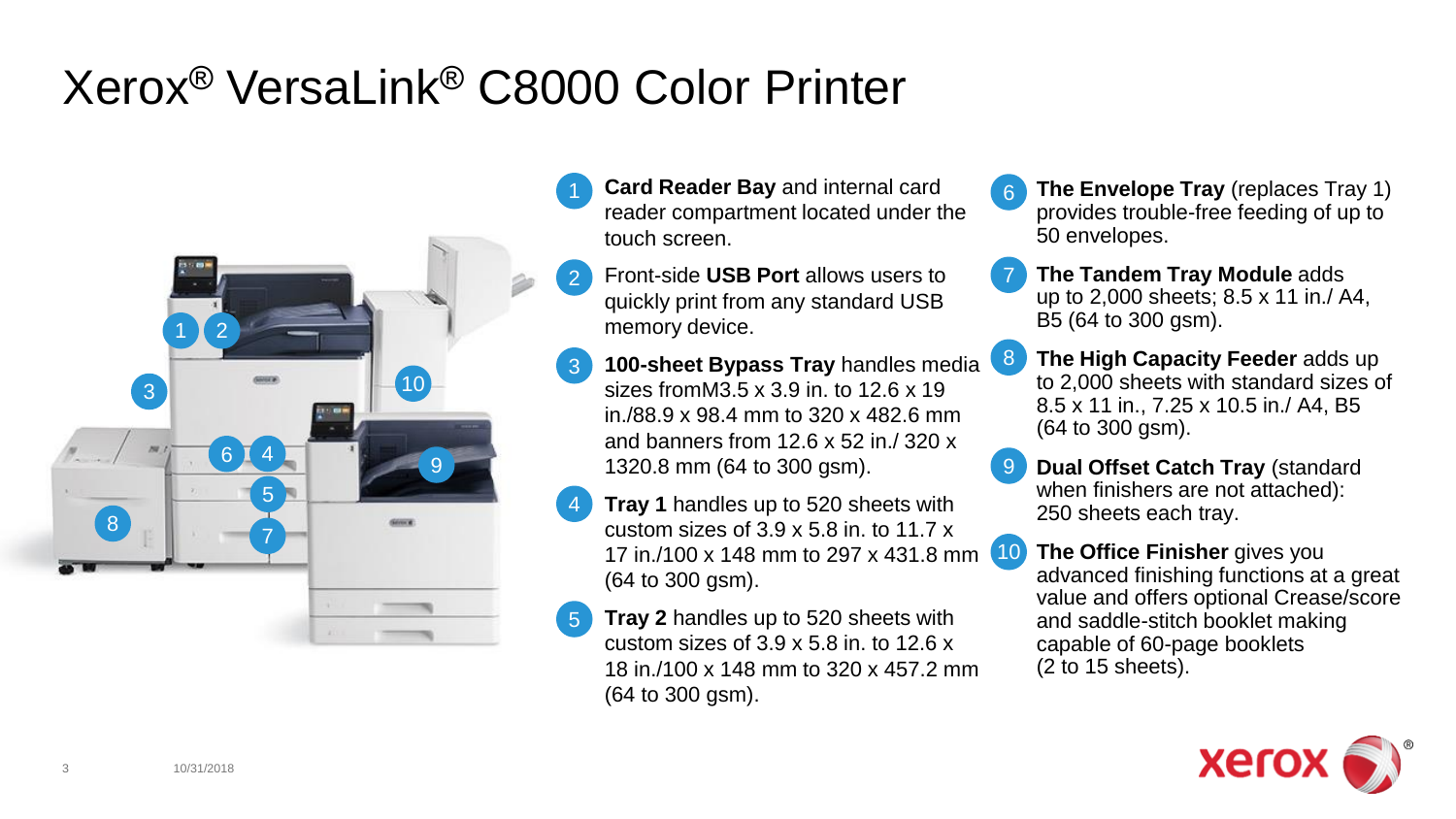# Xerox® VersaLink® C9000 Color Printer Highlights



- Replacing the Phaser 7800 Color Printer
- 55 ppm letter/A4 in color or black and white; 27 ppm tabloid (11 x 17)
- Print up to 12.6 x 18" / SRA3 documents on 350gsm stock, and banners up to 12.6 x 52"
- 5" capacitive color touchscreen UI,
- UI features mobile-like navigation, full personalization
- Up to 1200 x 2400 dpi print resolution with true Adobe PostScript (standard)
- 1,140 sheet standard paper capacity, up to 5,140 sheets total (2,180 sheets shown)
- Optional feeding and finishing available
- USB card reader support (RFID kit available)
- 320Gb HDD Standard

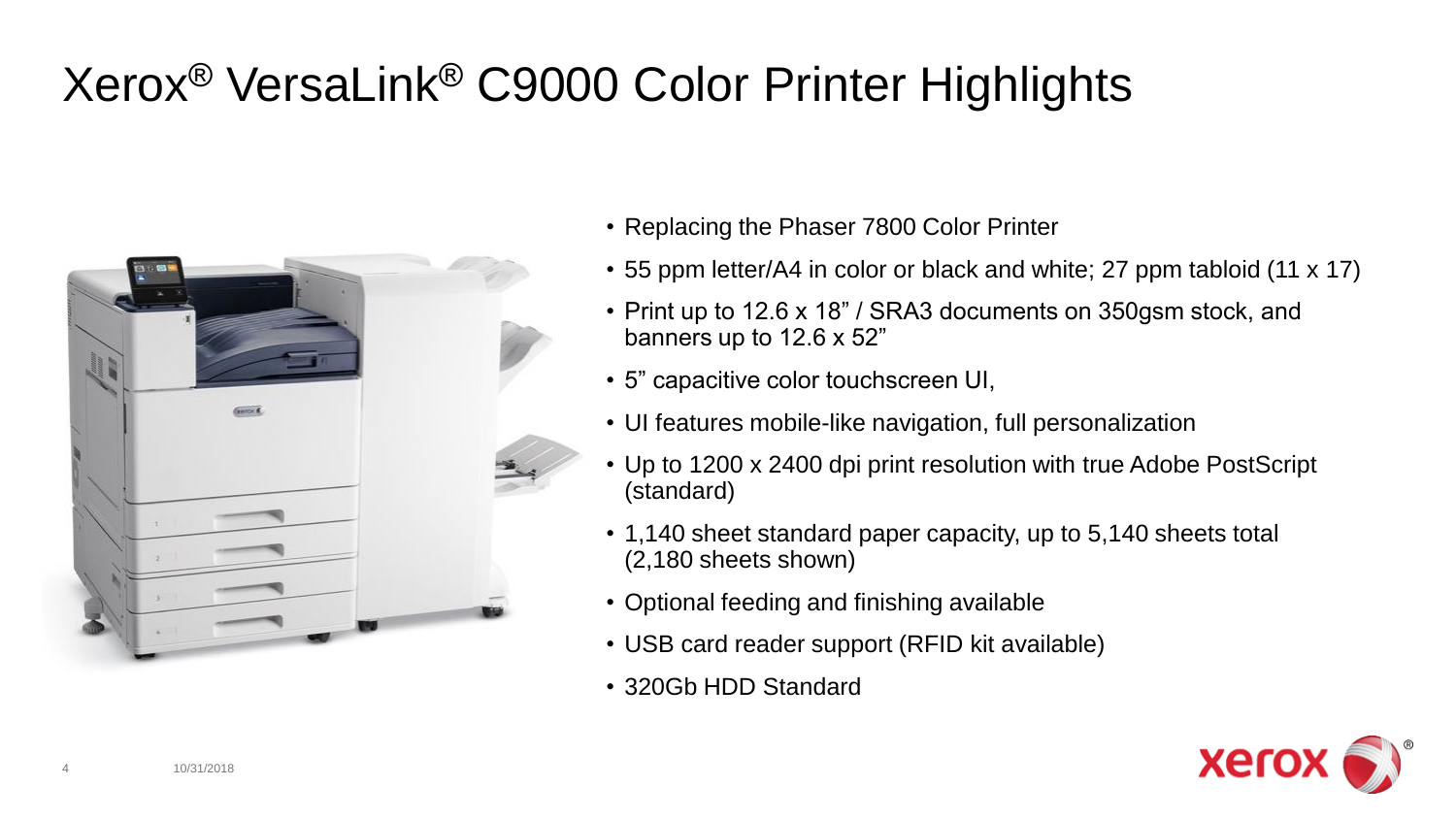### Xerox® VersaLink® C9000 Color Printer



- **Card Reader Bay** and internal card 6 reader compartment located under the touch screen.
- 2 Front-side **USB Port** allows users to quickly print from any standard USB memory device.
- 3 **100-sheet Bypass Tray** handles media sizes from 3.5 x 3.9 in. to 12.6 x 19 in./88.9 x 98.4 mm to 320 x 482.6 mm and banners from 12.6 x 52 in / 320 x 1320.8 mm (64 to 350 gsm).
- 4 **Tray 1** handles up to 520 sheets with custom sizes of 3.9 x 5.8 in. to 11.7 x 17 in./100 x 148 mm to 297 x 431.8 mm (64 to 300 gsm).
- 5 **Tray 2** handles up to 520 sheets with custom sizes of 3.9 x 5.8 in. to 12.6 x 18 in./100 x 148 mm to 320 x 457.2 mm (64 to 300 gsm).
- **The optional Envelope Kit** (replaces Tray 1) provides trouble-free feeding of up to 50 envelopes.
- **The Two Tray Module** adds up to 1,040 sheets with custom sizes of 3.9 x 5.8 in. to 12.6 x 18 in./100 x 148 mm to 320 x 457.2 mm (64 to 300 gsm) 7
- **The optional BR Booklet Maker Finisher** provides the capability to create 64-page saddle-stitched booklets (2 to 16 sheets). 8
- **Dual Offset Catch Tray** (standard when finishers are not attached): 250 sheets each tray. 9

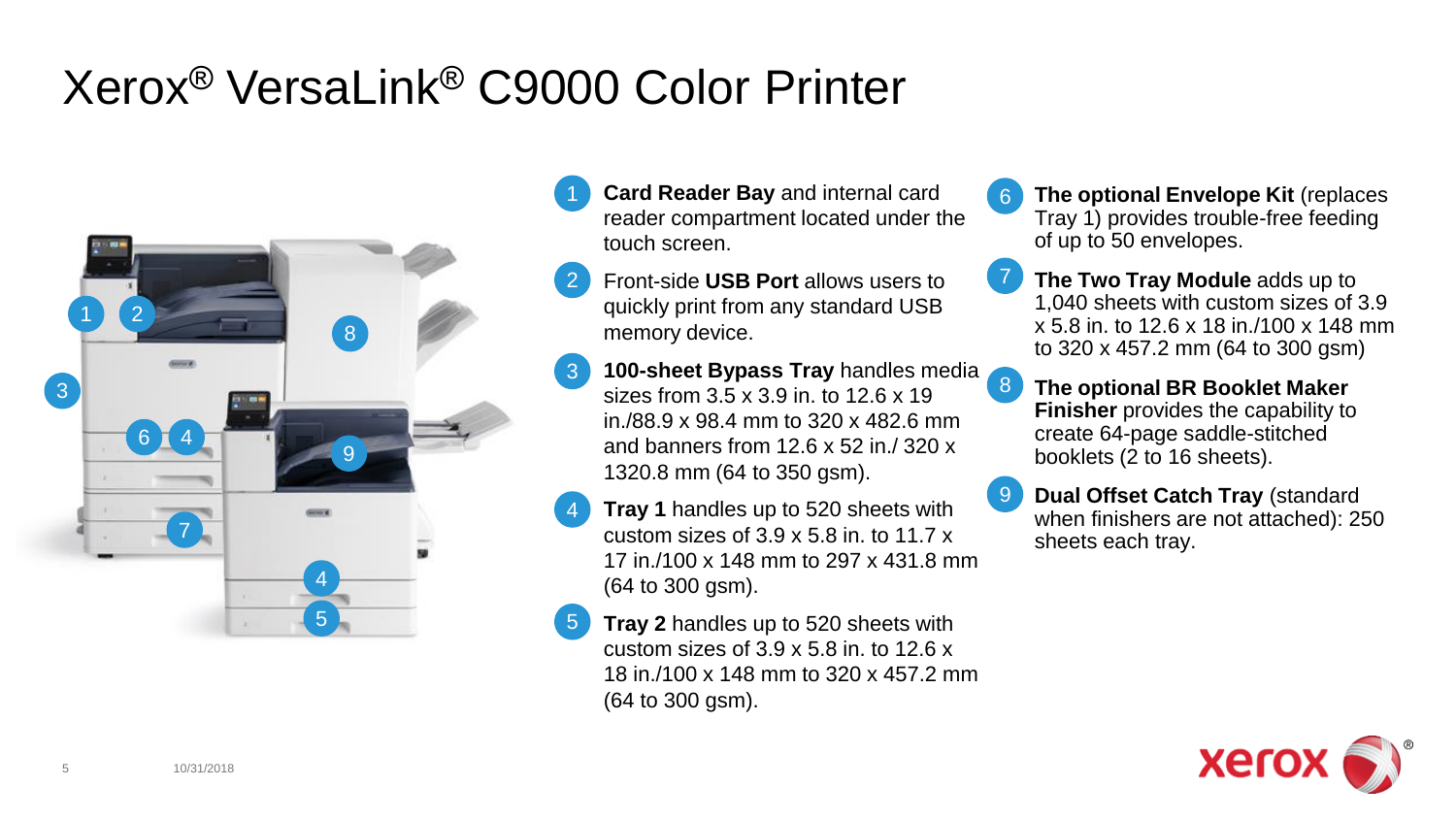### Xerox® VersaLink® C8000/C9000 Feeding & Finishing

6







2



- **The Tandem Tray Module** adds up to 2,000 sheets; 8.5 x 11 in./ A4, B5 (64 to 300 gsm).
- 2 **The Envelope Tray** (replaces Tray 1) provides trouble-free feeding of up to 50 envelopes.
- 3 **The Two Tray Module** adds up to 1,040 sheets with custom sizes of 3.9 x 5.8 in. to 12.6 x 18 in./100 x 148 mm to 320 x 457.2 mm (64 to 300 gsm)



- 4 **The High Capacity Feeder** adds up to 2,000 sheets with standard sizes of 8.5 x 11 in., 7.25 x 10.5 in./ A4, B5 (64 to 300 gsm).
- 5 **The Office Finisher** gives you stacking & stapling (1,000 sheets single, 750 sheets dual) and optional 2/3 hole punch
- 6 **The Office Finisher Booklet Maker**  offers crease/score and saddle-stitch booklet-making capable of 60-page booklets (2 to 15 sheets).
- **The BR Booklet Maker Finisher**  provides stacking & stapling, 2/3 hole punch, and the capability to create 64 page saddle-stitched booklets (2 to 16 sheets). 7